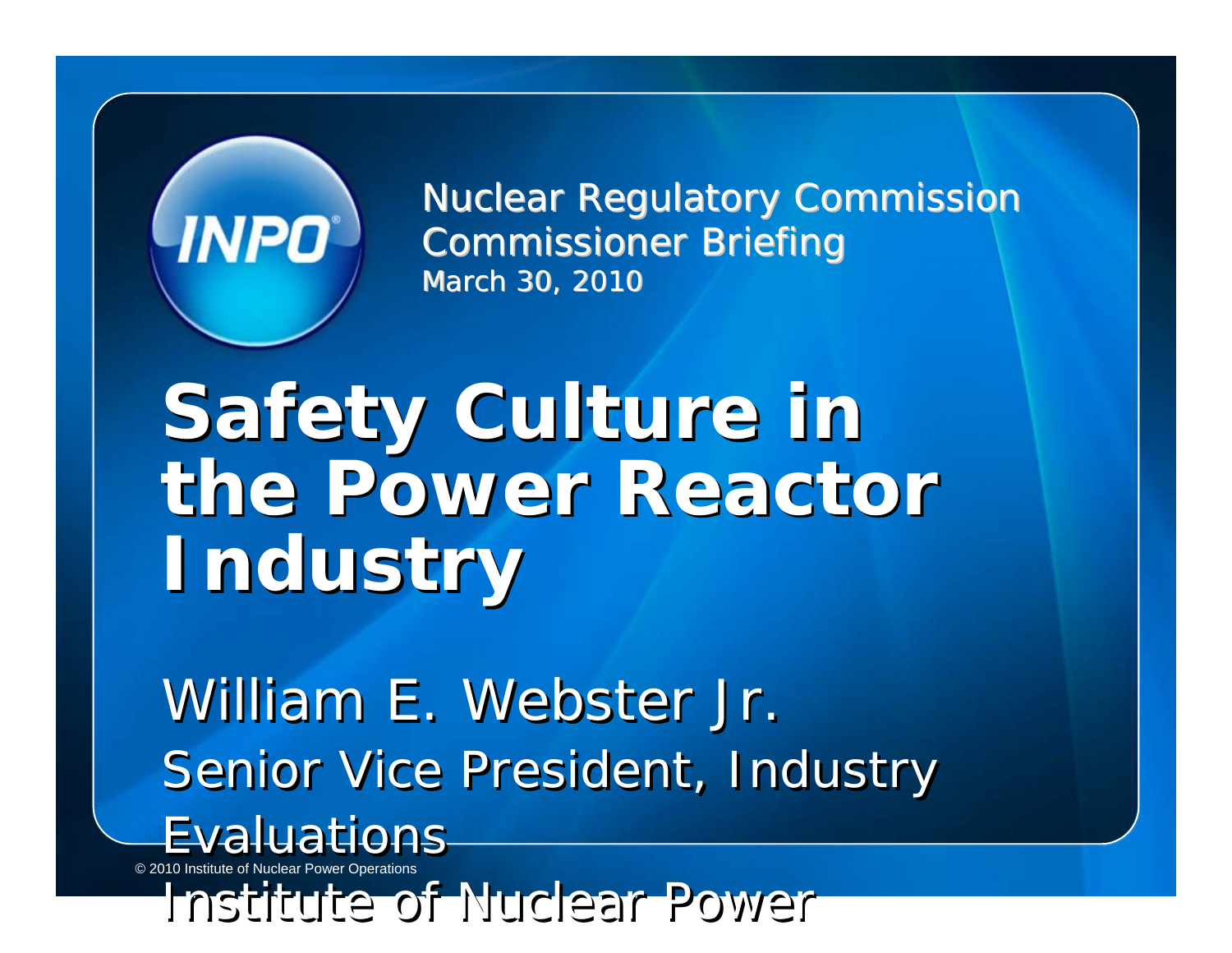#### **INPO's Mission INPO's Mission**

• To promote the highest levels of safety • To promote the highest levels of safety and reliability – to promote excellence – and reliability – to promote excellence – in the operation of commercial nuclear in the operation of commercial nuclear power plants. power plants.

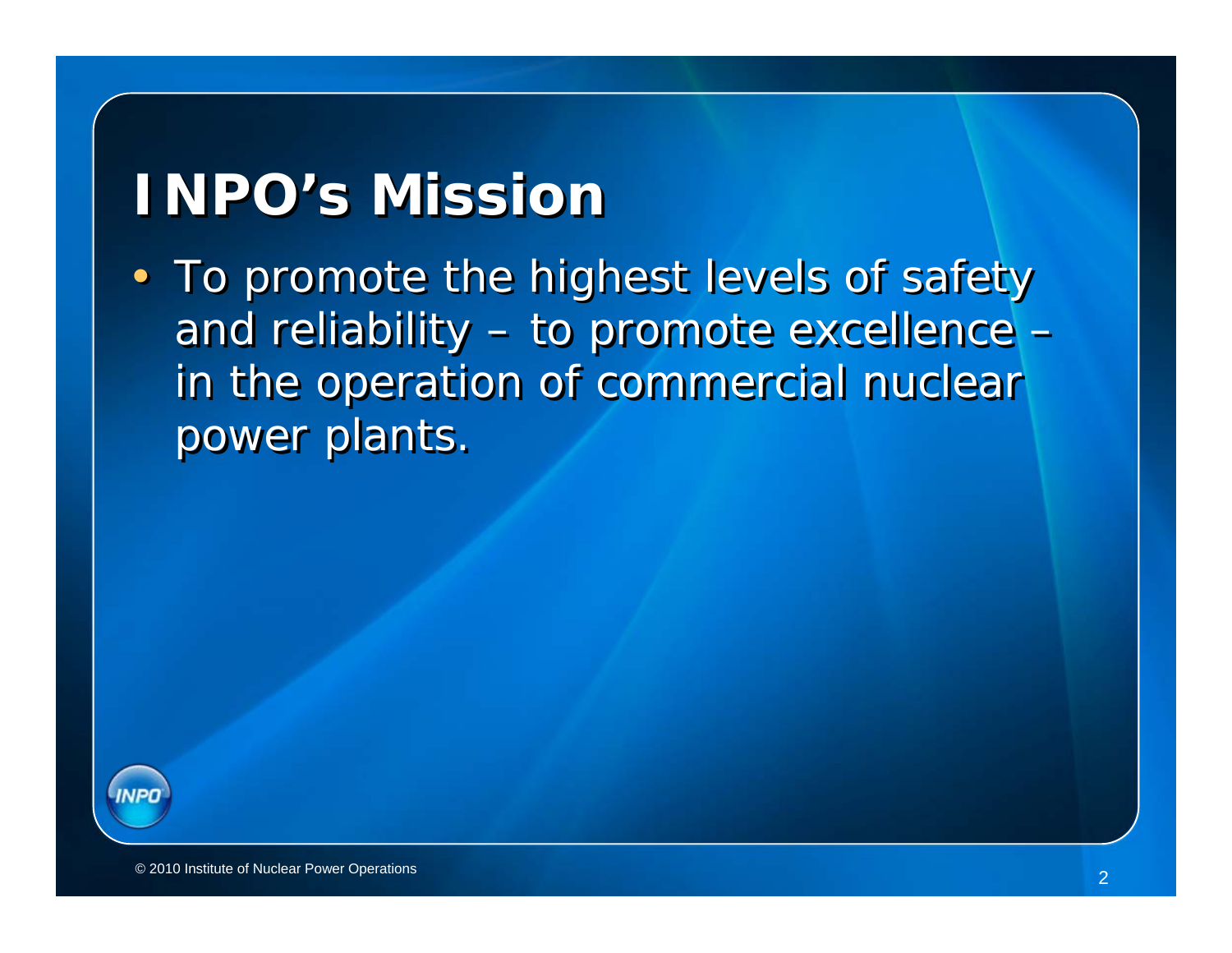## **Current INPO Nuclear Safety Current INPO Nuclear Safety Culture Principles Culture Principles**

An organization's An organization's values and behaviors—modeled by its leaders and by its leaders and internalized by its internalized by its members—that serve to make nuclear safety the overriding safety the overriding priority. priority.

- Everyone is personally responsible Everyone is personally responsible
- Leaders demonstrate commitment
- Trust permeates the organization Trust permeates the organization
- Decision-making reflects safety Decision-making reflects safety first f
- Nuclear technology treated as Nuclear technology treated as special/unique special/unique
- Questioning attitude is cultivated Questioning attitude is cultivated
- Organizational learning is Organizational learning is embraced
- Undergoes constant examination Undergoes constant examination

**INPO**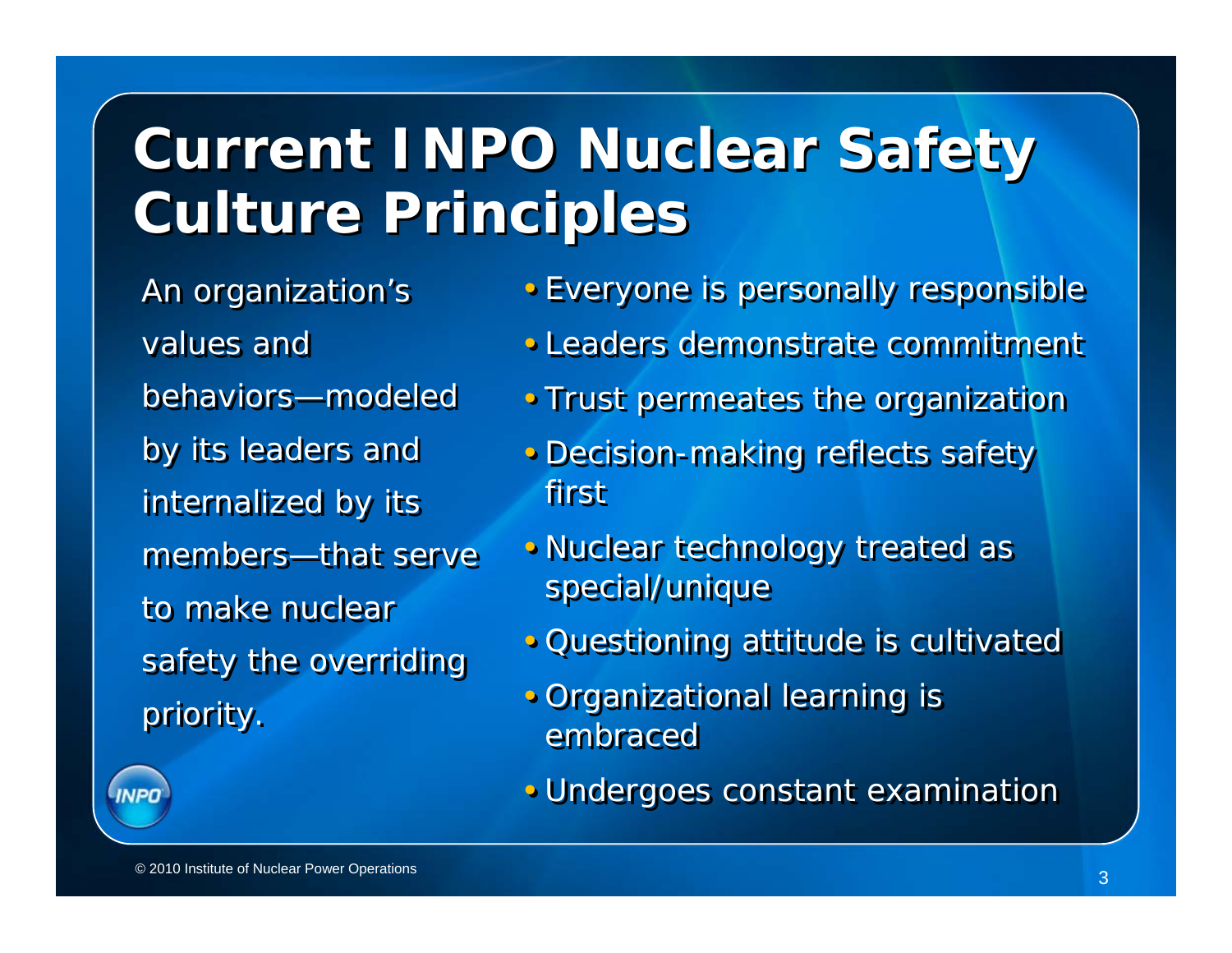## **Use of INPO Safety Culture Use of INPO Safety Culture Principles Principles**

#### INPO

- Evaluations
- Training Training
- Event Analysis Event Analysis
- Assistance

#### Industry: Industry:

- Reinforcement of standards/expectations Reinforcement of standards/expectations
- Event investigations Event investigations
- Periodic self assessments Periodic self assessments
- Performance reviews

**INPO**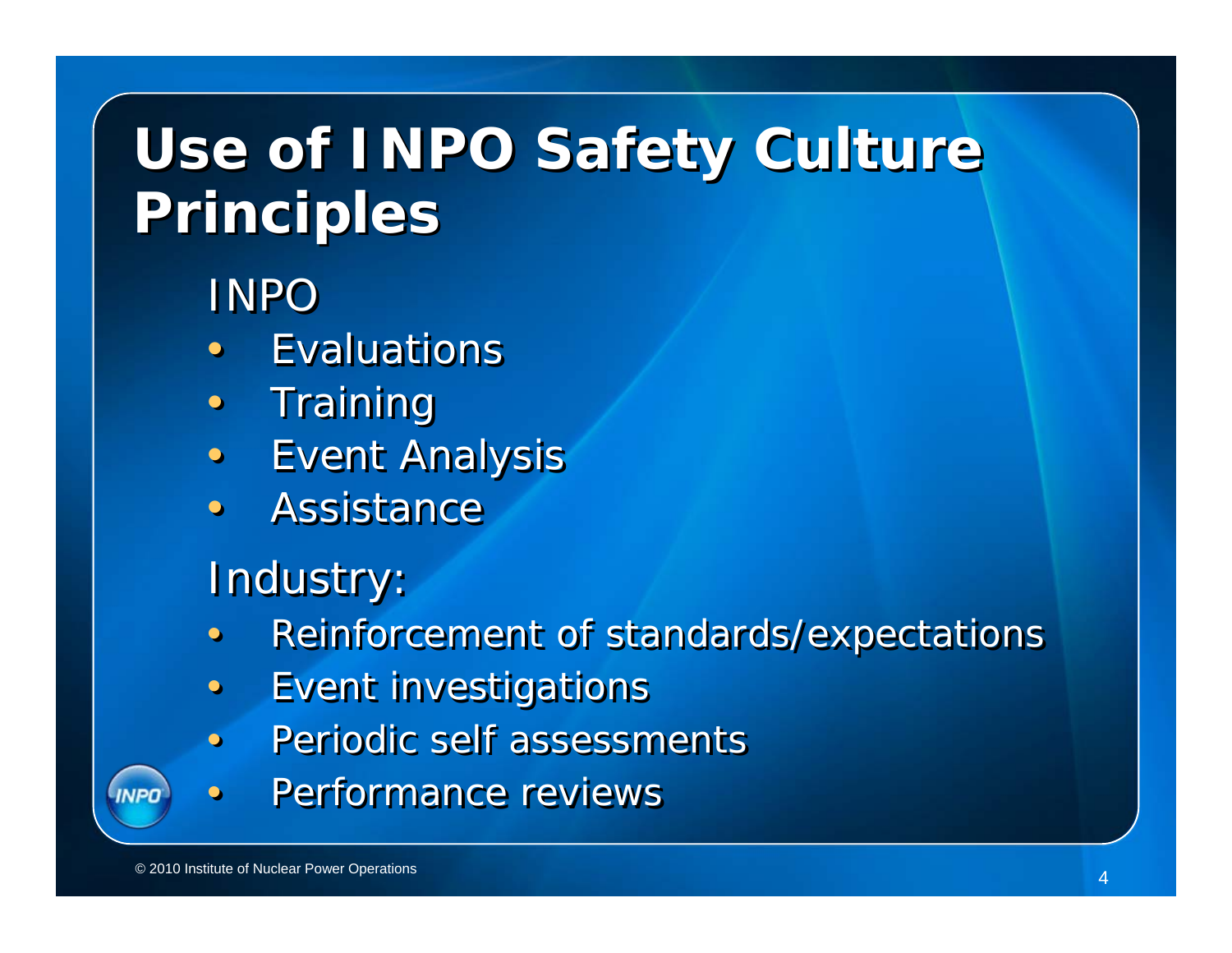**Draft Safety Culture Policy Draft Safety Culture Policy Statement Comments** 

What should be strengthened: What should be strengthened:

- Focus on Nuclear Safety Culture needs Focus on Nuclear Safety Culture needs to be preeminent to be preeminent
- Recognition that the primary Recognition that the primary responsibility for healthy safety culture responsibility for healthy safety culture resides with line leadership resides with line leadership
- Common language within the power Common language within the power reactor industry is critical reactor industry is critical **INPO**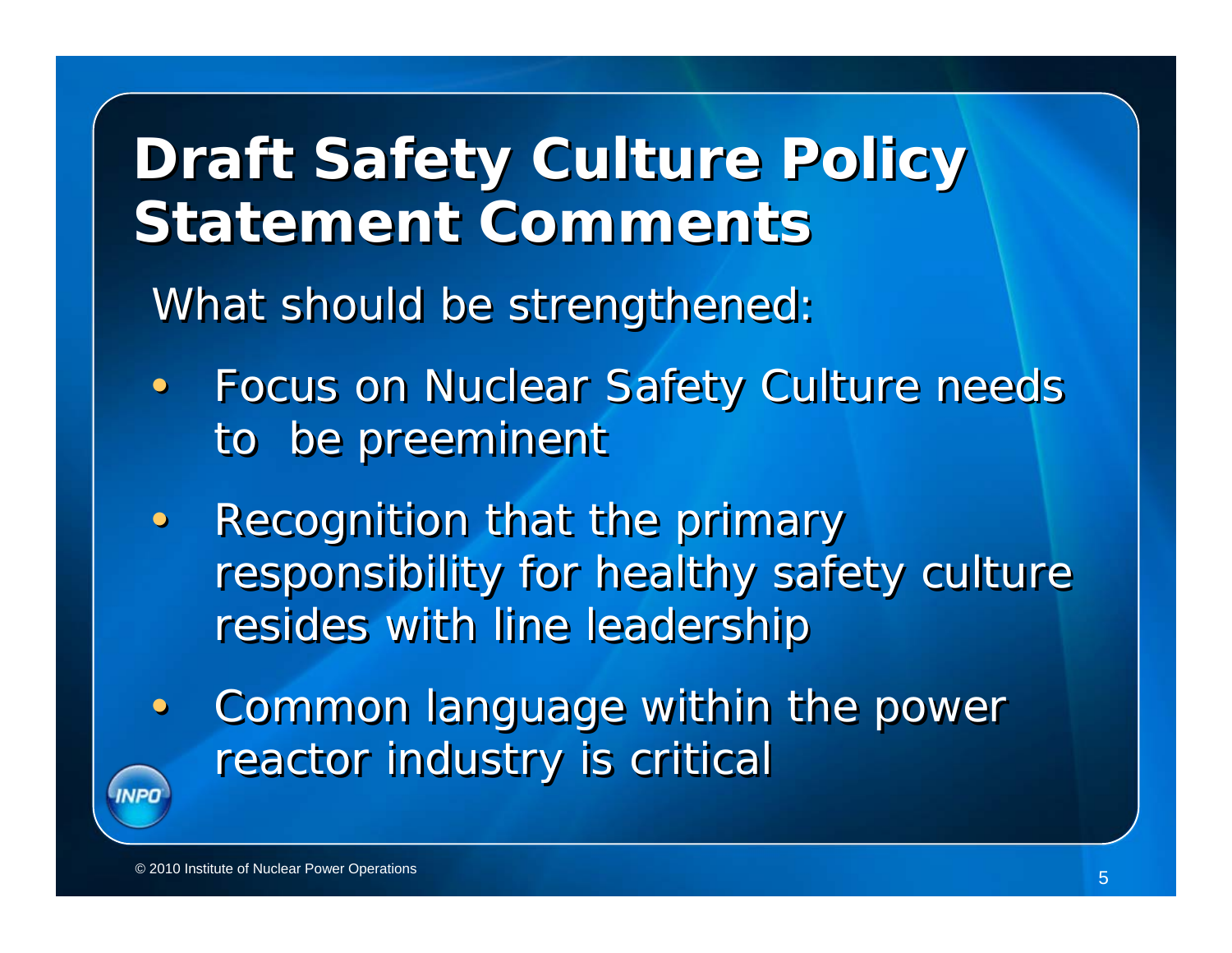## **Considerations Going Considerations Going ForwardForward**

- Develop a common language for Develop a common language for underlying descriptive attributes underlying descriptive attributes
- Focus on nuclear safety recognize Focus on nuclear safety recognize similar values/behaviors apply to security, similar values/behaviors apply to security, radiological safety and industrial safety radiological safety and industrial safety
- Develop a standard methodology for Develop a standard methodology for assessing health of safety culture. assessing health of safety culture.
- Reinforce the responsibility for the Reinforce the responsibility for the licensee to foster and assess its safety licensee to foster and assess its safety culture